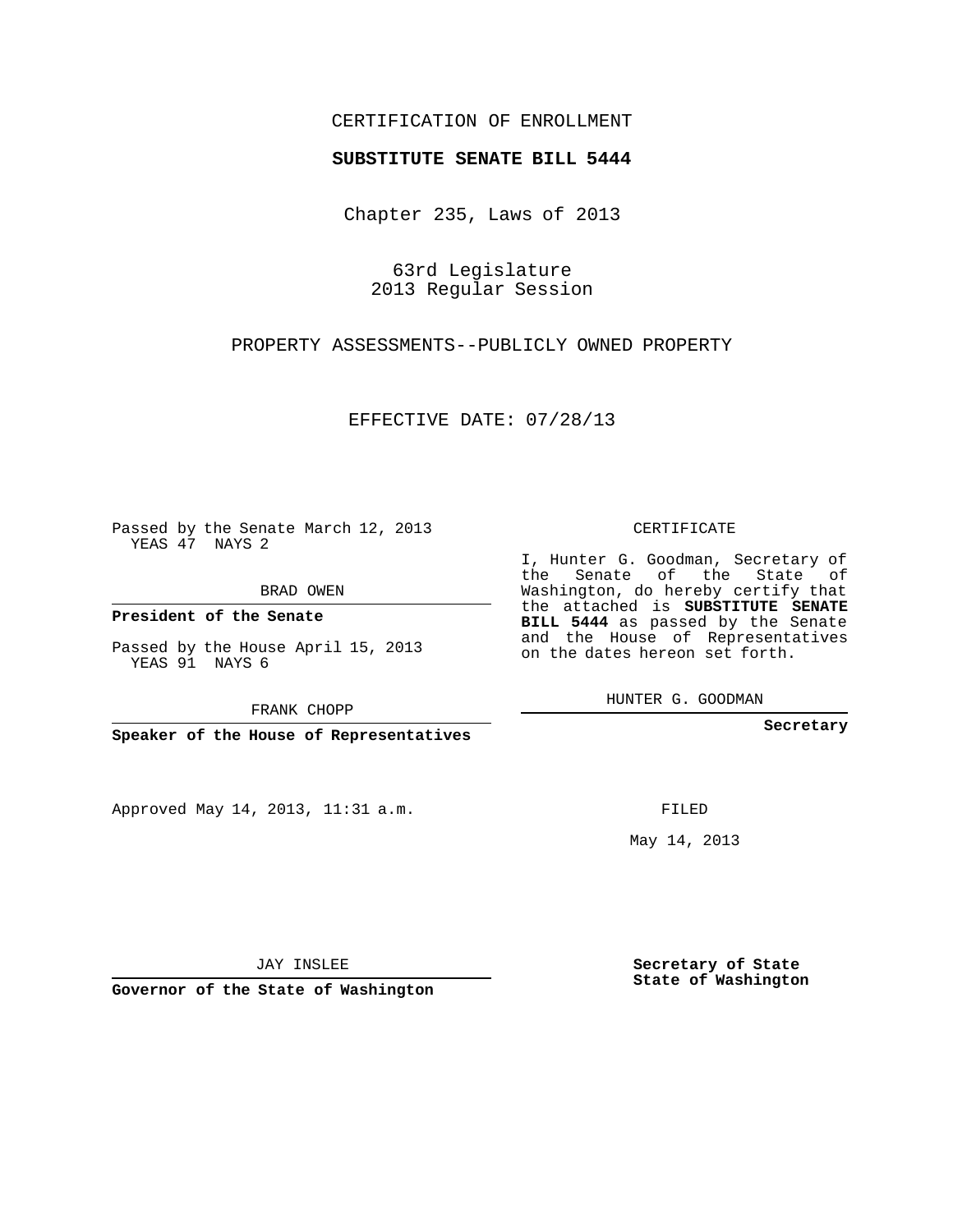# **SUBSTITUTE SENATE BILL 5444** \_\_\_\_\_\_\_\_\_\_\_\_\_\_\_\_\_\_\_\_\_\_\_\_\_\_\_\_\_\_\_\_\_\_\_\_\_\_\_\_\_\_\_\_\_

\_\_\_\_\_\_\_\_\_\_\_\_\_\_\_\_\_\_\_\_\_\_\_\_\_\_\_\_\_\_\_\_\_\_\_\_\_\_\_\_\_\_\_\_\_

Passed Legislature - 2013 Regular Session

# **State of Washington 63rd Legislature 2013 Regular Session**

**By** Senate Governmental Operations (originally sponsored by Senators Hasegawa, Nelson, Kohl-Welles, Hobbs, Chase, Keiser, and Kline)

READ FIRST TIME 02/20/13.

1 AN ACT Relating to administration of taxes regarding publicly owned 2 property; and amending RCW 84.40.045, 84.40.175, and 82.29A.120.

3 BE IT ENACTED BY THE LEGISLATURE OF THE STATE OF WASHINGTON:

 4 **Sec. 1.** RCW 84.40.045 and 2001 c 187 s 19 are each amended to read 5 as follows:

6  $(1)$  The assessor  $((shath)$  must give notice of any change in the 7 true and fair value of real property for the tract or lot of land and 8 any improvements thereon no later than thirty days after appraisal( $($ ÷ 9 PROVIDED, That)). However, no such notice ((shall)) may be mailed 10 during the period from January 15th to February 15th of each year( $($ ÷ 11 PROVIDED-FURTHER, That)). Furthermore, no notice need be sent with 12 respect to changes in valuation of publicly owned property exempt from 13 taxation under provisions of RCW 84.36.010 or of forest land made 14 pursuant to chapter 84.33 RCW.

15 (2) The notice ((<del>shall</del>)) <u>must</u> contain a statement of both the prior and the new true and fair value, stating separately land and improvement values, and a brief statement of the procedure for appeal to the board of equalization and the time, date, and place of the meetings of the board.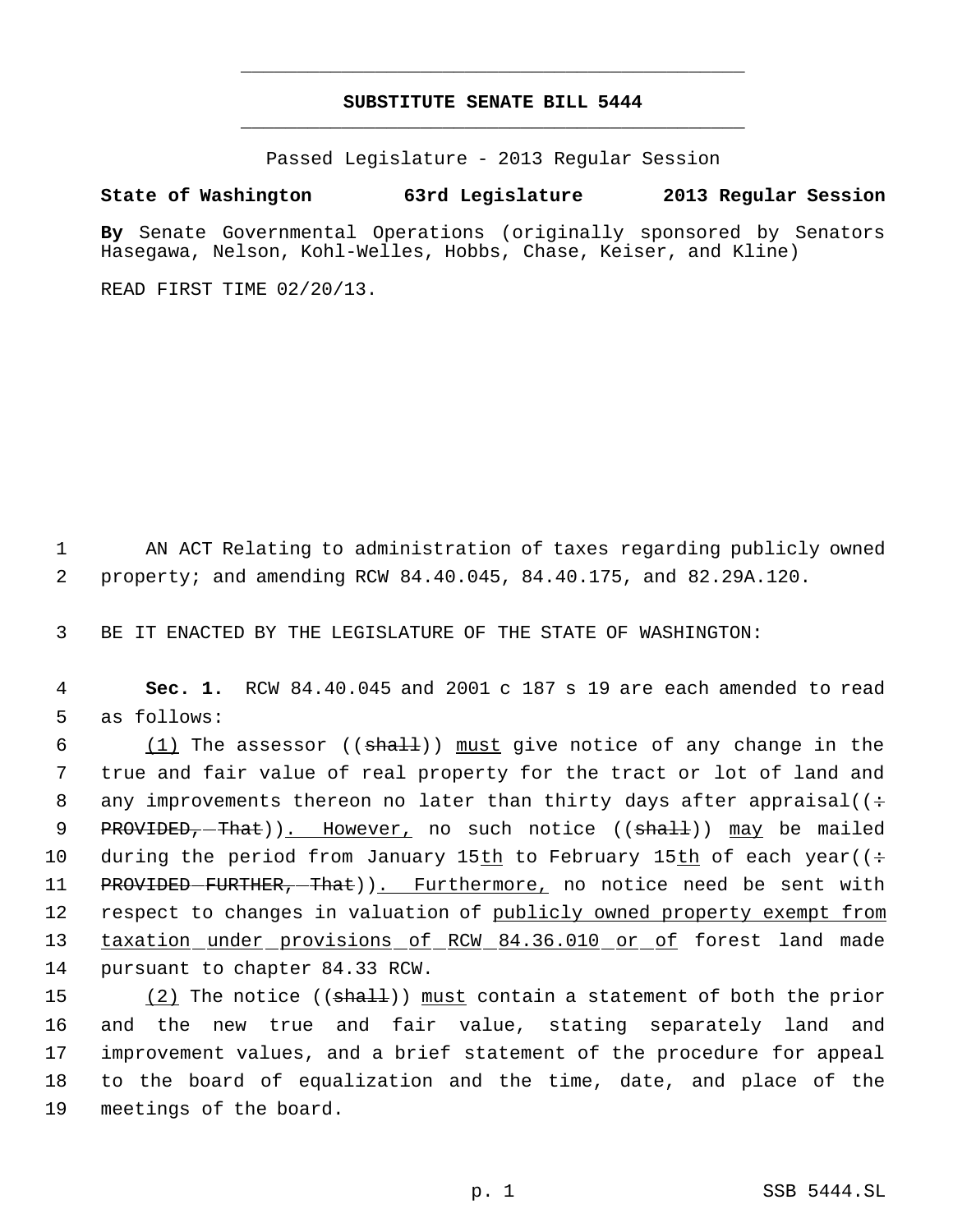1 (3) The notice ((shall)) must be mailed by the assessor to the 2 taxpayer.

 3 (4) If any taxpayer, as shown by the tax rolls, holds solely a 4 security interest in the real property which is the subject of the 5 notice, pursuant to a mortgage, contract of sale, or deed of trust, 6 such taxpayer ((shall)) must, upon written request of the assessor, 7 supply, within thirty days of receipt of such request, to the assessor 8 the name and address of the person making payments pursuant to the 9 mortgage, contract of sale, or deed of trust, and thereafter such 10 person ((shall)) must also receive a copy of the notice provided for in 11 this section. Willful failure to comply with such request within the 12 time limitation provided for ((herein-shall-make)) in this section 13 makes such taxpayer subject to a maximum civil penalty of five thousand 14 dollars. The penalties provided for ((herein-shall-be)) in this 15 section are recoverable in an action by the county prosecutor, and when 16 recovered ((shall)) must be deposited in the county current expense 17 fund. The assessor ((shall)) must make the request provided for by 18 this section during the month of January.

19 **Sec. 2.** RCW 84.40.175 and 1994 c 124 s 24 are each amended to read 20 as follows:

21 At the time of making the assessment of real property, the assessor 22 ((shall)) must enter each description of property exempt under the 23 provisions of chapter 84.36 RCW, and value and list the same in the 24 manner and subject to the same rule as the assessor is required to 25 assess all other property, designating in each case to whom such 26 property belongs. ((However, with respect to publicly owned)) The 27 valuation requirements of this section do not apply to property exempt 28 from taxation under provisions of RCW 84.36.010((, the assessor shall 29 value only such property as is leased to or occupied by a private 30 person under an agreement allowing such person to occupy or use such 31 property for a private purpose when a request for such valuation is 32 received from the department of revenue or the lessee of such property 33 for use in determining the taxable rent as provided for in chapter 34 82.29A RCW: PROVIDED FURTHER, That this section shall not prohibit any 35 assessor from valuing any public property leased to or occupied by a 36 private person for private purposes)) However, when the exempt status 37 of such property no longer applies as a result of a sale or change in